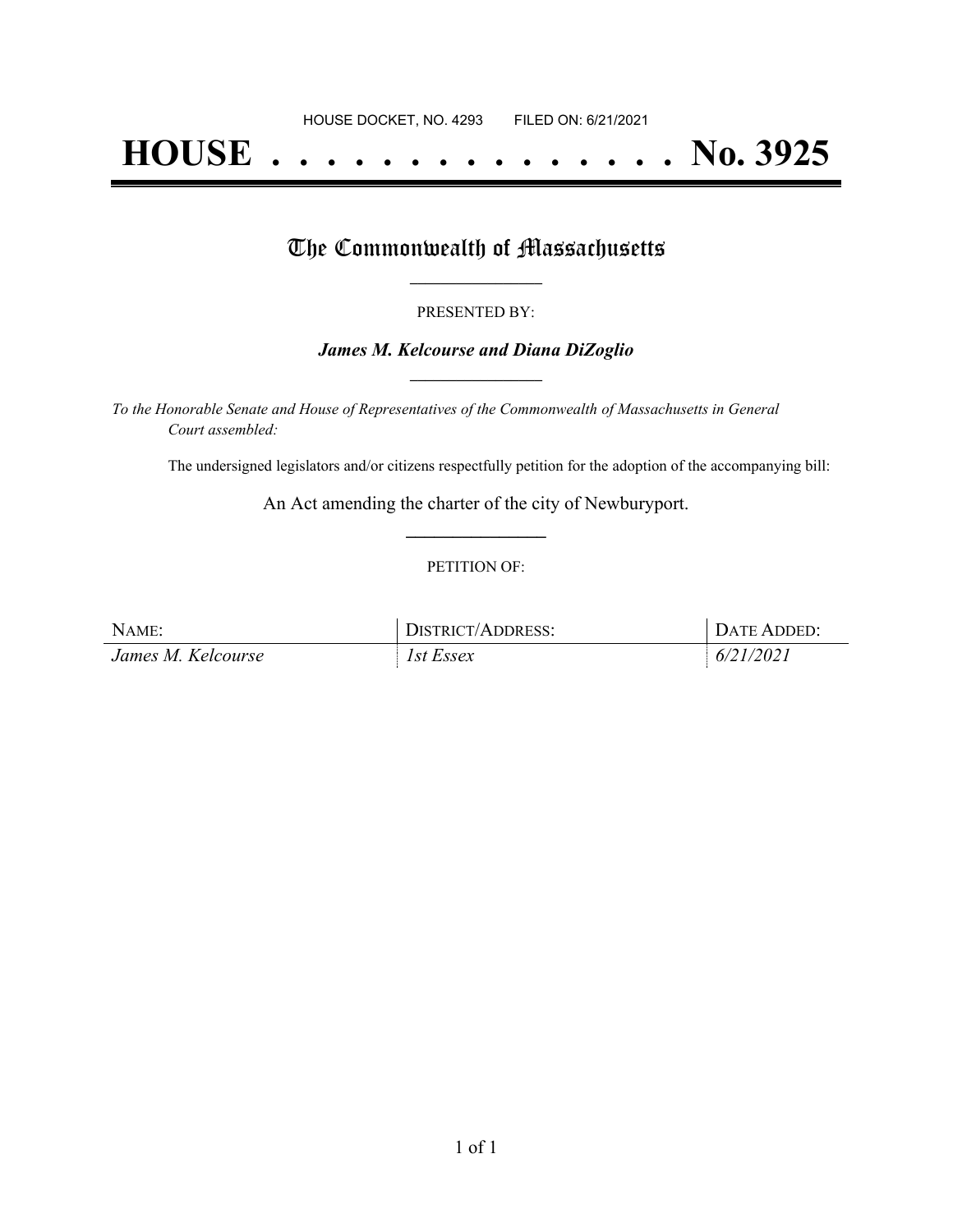#### HOUSE DOCKET, NO. 4293 FILED ON: 6/21/2021

## **HOUSE . . . . . . . . . . . . . . . No. 3925**

By Representative Kelcourse of Amesbury and Senator DiZoglio, a joint petition (accompanied by bill, House, No. 3925) of James M. Kelcourse (with the approval of the mayor and city council) relative to amending the charter of the city of Newburyport. Municipalities and Regional Government. [Local Approval Received.]

## The Commonwealth of Massachusetts

**In the One Hundred and Ninety-Second General Court (2021-2022) \_\_\_\_\_\_\_\_\_\_\_\_\_\_\_**

**\_\_\_\_\_\_\_\_\_\_\_\_\_\_\_**

An Act amending the charter of the city of Newburyport.

Be it enacted by the Senate and House of Representatives in General Court assembled, and by the authority *of the same, as follows:*

| $\mathbf{1}$   | SECTION 1. Section 1-7 of article 1 of the charter of the city of Newburyport, which is          |
|----------------|--------------------------------------------------------------------------------------------------|
| 2              | on file in the office of the archivist of the commonwealth, as provided in section 12 of chapter |
| 3              | 43B of the General Laws, is hereby amended by striking out the definitions of "City office" and  |
| $\overline{4}$ | "City officer" and inserting in place thereof the following 2 definitions:-                      |
| 5              | (4) "City office," a position having charge of a city department, including, without             |
| 6              | limitation, the position of city solicitor.                                                      |
| 7              | (5) "City officer," when used without further qualification or description, shall mean a         |
| 8              | person having charge of an office or department of the city who in the exercise of the powers or |
| 9              | duties of that position exercises some independent statutory authority, including, without       |
| 10             | limitation, the city solicitor.                                                                  |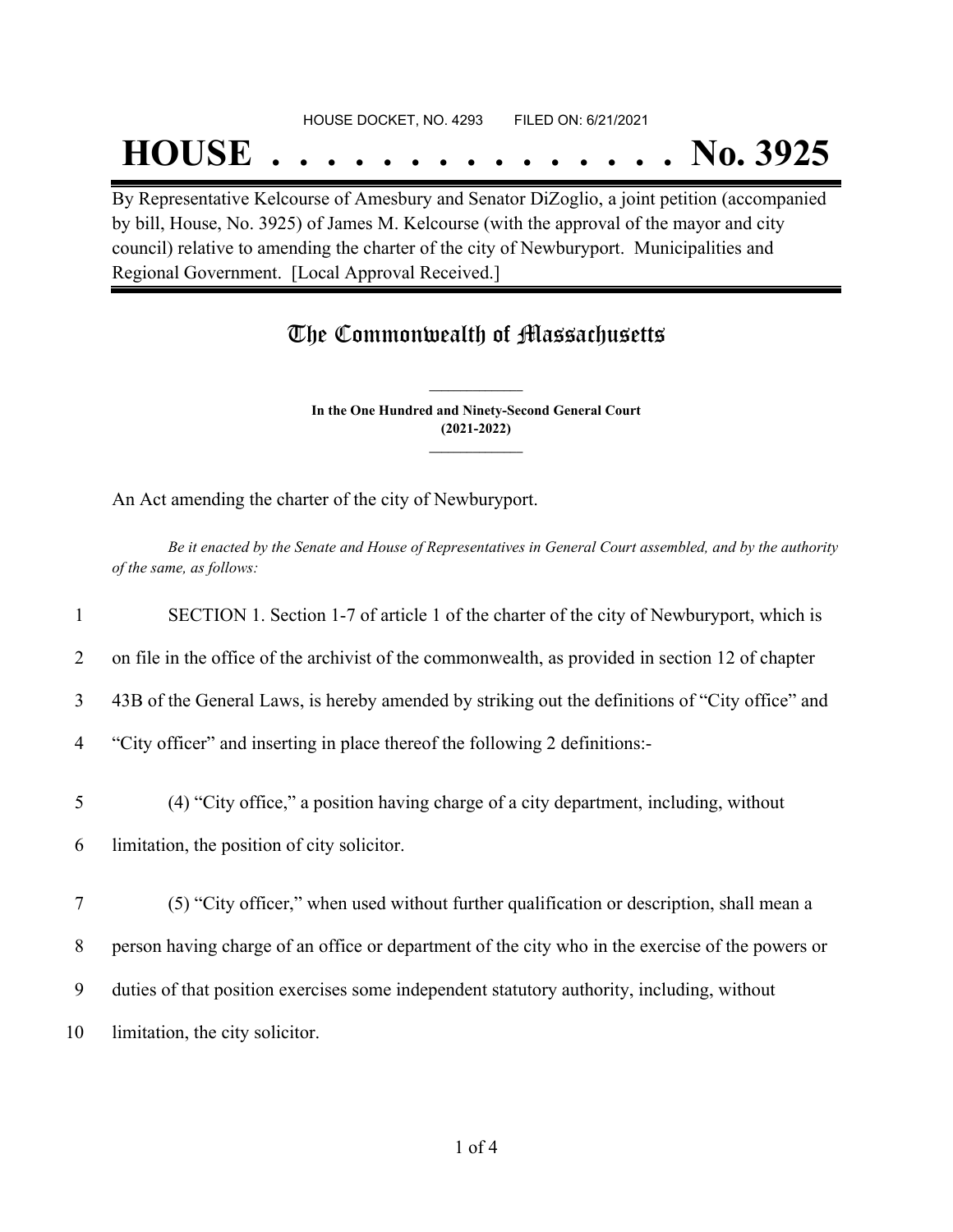- SECTION 2. Subsection (c) of section 2-6 of article 2 of said charter is hereby amended by striking out clause (2) and inserting in place thereof the following clause:-
- (2) Special meetings of the city council shall be held at the call of the president or at the call of any 6 or more members, for any purpose, by causing a notice of the meeting to be delivered (i) in hand or to the place of business or residence of each member of the city council; or (ii) by email to each member of the city council with electronic confirmation of receipt. This notice shall, except in an emergency of which the president shall be the sole judge, be delivered at least 48 weekday hours in advance of the time set and shall specify the purpose or purposes for which the meeting is to be held. A copy of each such notice shall immediately be posted in accordance with applicable laws. SECTION 3. Section 2-9 of said article 2 of said charter is hereby amended by striking out subsection (a) and inserting in place thereof the following subsection:- (a) Measures. No measure that is an ordinance or an order shall be passed finally on the date on which it is introduced, except in the case of an emergency. Except as otherwise provided by the charter, every adopted measure shall become effective at the expiration of 10 days after adoption or upon the signature of the mayor, whichever occurs first. No ordinance shall be 27 amended or repealed except by another ordinance adopted in accordance with the charter, or as 28 provided in the initiative or referendum procedures.
- SECTION 4. Said section 2-9 of said article 2 of said charter is hereby further amended by striking out subsection (c) and inserting in place thereof the following subsection:-
- (c) Charter objection. On the first occasion that the question on adoption of a measure that is an ordinance or an order is put to the city council, if a single member present object to the

of 4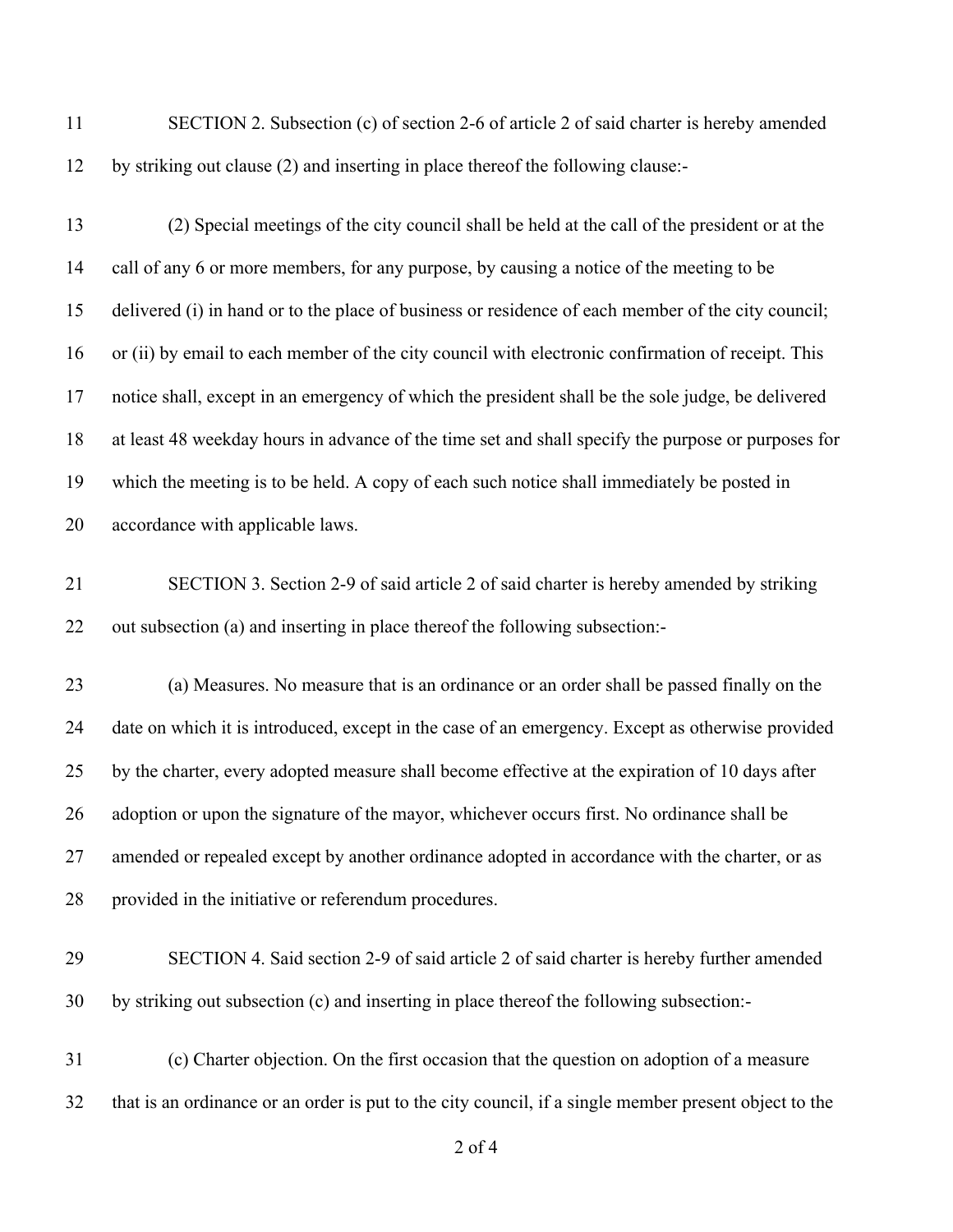taking of the vote, the vote shall be postponed until the next meeting of the city council whether regular or special. If 2 members present shall object, such postponement shall be until the next regular meeting; but for an emergency measure at least 4 members present, in all, must object. This procedure shall not be used more than once for any specific matter notwithstanding any amendment to the original matter. A charter objection shall have privilege over all motions but must be raised prior to or at the call for a vote by the presiding officer and all debate shall cease.

 SECTION 5. Section 3-1 of article 3 of said charter is hereby amended by striking out subsection (d) and inserting in place thereof the following subsection:-

 (d) Prohibitions. The mayor shall hold no other city office or city employment for which a salary or other emolument is payable from the city treasurer. No former mayor shall hold any compensated appointed city office or city employment, nor shall they appear personally before any city agency as agent or attorney for anyone other than themselves, their spouse, their parents, their children, or their siblings, until 1 year following the date on which the former mayor's city service has terminated. This provision shall not prevent a city officer or other city employee who has vacated a position in order to serve as mayor from returning to the same office or other position of city employment held at the time the position was vacated, if such position exists, but no such person shall be eligible for any other municipal position until at least 1 year after the termination of service as mayor. This prohibition shall not apply to persons covered under the leave of absence provisions under the civil service law, pursuant to chapter 31 of the General Laws. Except as state law may otherwise expressly permit, a lawyer who has formerly served as mayor shall at no time represent a client in connection with a matter in which the lawyer participated personally and substantially while serving as mayor, unless the city council gives its informed consent, confirmed in writing, to the representation.

of 4